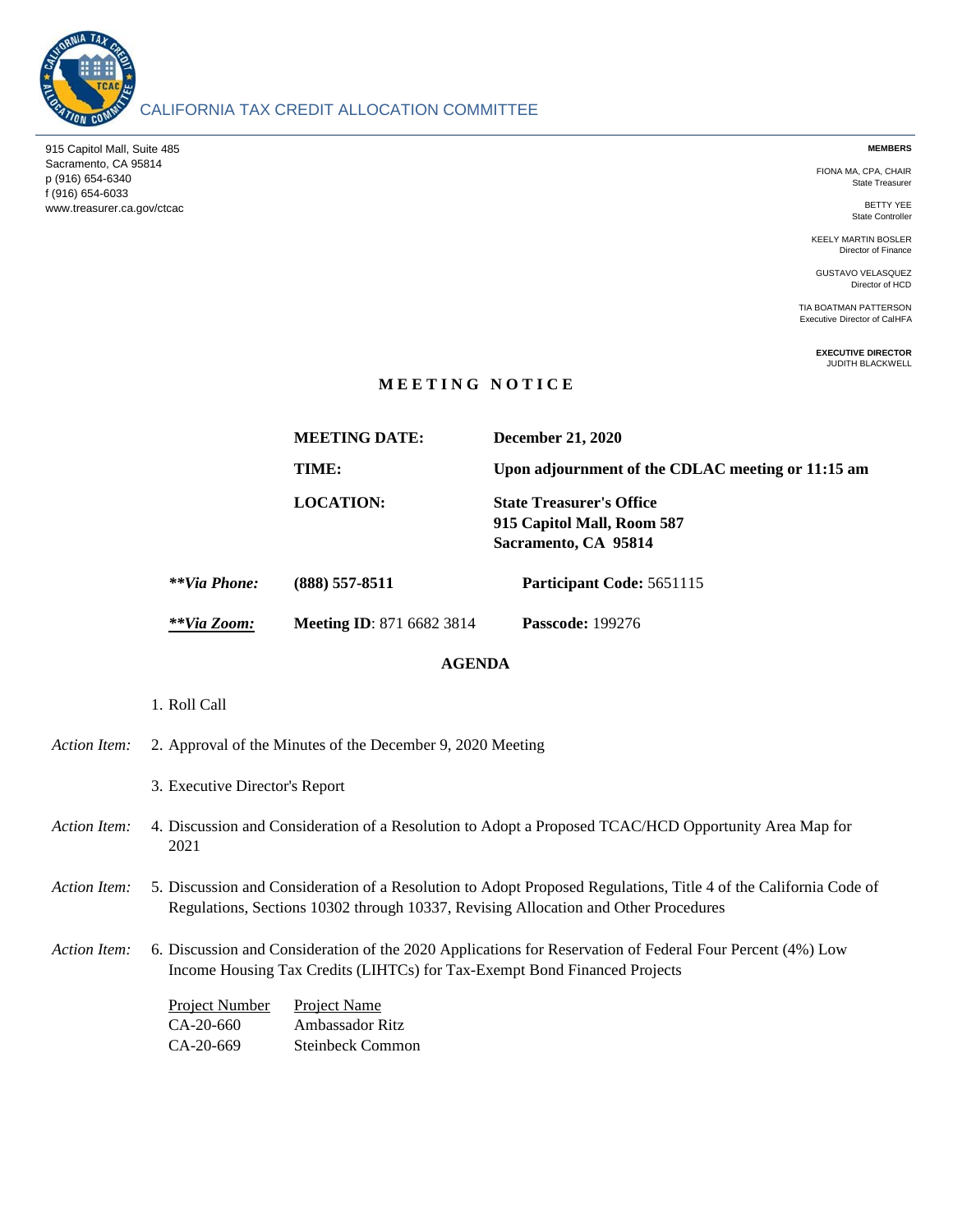*Action Item:* 7. Discussion and Consideration of Additional 2020 Applications for Reservation of Federal Four Percent (4%) Low Income Housing Tax Credits (LIHTCs) for Tax-Exempt Bond Financed Projects\*

| <b>Project Number</b> | Project Name                      | <b>Project Number</b> | Project Name                          |
|-----------------------|-----------------------------------|-----------------------|---------------------------------------|
| $CA-20-661$           | Monroe Street Apartments          | $CA-20-702$           | Las Coronas                           |
| CA-20-662             | Sango Court                       | CA-20-707             | <b>Baywood Apartments</b>             |
| CA-20-663             | Willow Greenridge                 | CA-20-708             | Thatcher Yard Housing                 |
| CA-20-665             | Terracina at Lancaster            | CA-20-709             | 4840 Mission Street                   |
| CA-20-666             | The Hilarita                      | CA-20-710             | Throughline Apartments                |
| CA-20-667             | <b>Plymouth Place</b>             | $CA-20-711$           | San Cristina                          |
| CA-20-670             | Rose Hill Courts Phase I          | CA-20-712             | Northlake Senior Apartments           |
| CA-20-671             | <b>Bidwell Place Apartments</b>   | CA-20-713             | Villa Ciolino Apartments              |
| CA-20-672             | <b>Centertown Apartments</b>      | CA-20-715             | <b>Sacramento Manor Apartments</b>    |
| CA-20-673             | <b>Towne Square Apartments</b>    | CA-20-716             | Pony Express Senior Apartments        |
| $CA-20-674$           | Plummer Village                   | CA-20-719             | West San Carlos Residential           |
| CA-20-676             | <b>Barrett Terrace Apartments</b> | CA-20-720             | San Martin de Porres Apartments       |
| CA-20-677             | <b>Blake Apartments</b>           | CA-20-721             | La Guadalupe                          |
| CA-20-678             | Pointe on La Brea                 | CA-20-722             | <b>Bell Street Gardens</b>            |
| CA-20-680             | Solaris Apartments                | CA-20-731             | <b>Blossom Hill Senior Apartments</b> |
| CA-20-681             | <b>Summertree Apartments</b>      | CA-20-732             | Cathedral Plaza                       |
| $CA-20-682$           | <b>Spring-Encino Apartments</b>   | CA-20-733             | Residency at the Mayer Hollywood      |
| CA-20-687             | Redwood Gardens Apartments        | CA-20-735             | Mississippi ECB                       |
| CA-20-688             | Harriet Tubman Terrace            | CA-20-736             | <b>Miraflores Homes</b>               |
| CA-20-689             | Scattered Sites - Santa Barbara   | CA-20-737             | Balboa Park Upper Yard                |
| CA-20-692             | Fruitvale Transit Village IIB     | CA-20-738             | Mercado Apartments                    |
| CA-20-695             | 11010 Santa Monica Boulevard      | $CA-20-740$           | Perris Sterling Villas                |
| CA-20-696             | <b>Immanuel-Sobrato Community</b> | CA-20-741             | 6th and San Julian                    |
| CA-20-699             | <b>Yosemite Folsom Dore</b>       | CA-20-742             | <b>Central Plaza Apartments</b>       |
| CA-20-700             | Depot Willows                     | CA-20-743             | <b>Thompson Park Apartments</b>       |
| CA-20-701             | Portola Senior                    |                       |                                       |

\*As of the date of this agenda, the staff reviews for the above-listed projects are in process and incomplete, and contingent on a CDLAC bond allocation. Any projects that do not have completed reviews by December 20, 2020 will not be recommended to the Committee.

Action Item: Discussion and Consideration of Additional 2020 Applications for Reservation of Federal Four Percent (4%) and State Farmworker Low Income Housing Tax Credits (LIHTCs) for Tax-Exempt Bond Financed Projects\*

| Project Number | Project Name |
|----------------|--------------|
| CA-20-717      | Kristine II  |

\*As of the date of this agenda, the staff reviews for the above-listed projects are in process and incomplete, and contingent on a CDLAC bond allocation. Any projects that do not have completed reviews by December 20, 2020 will not be recommended to the Committee.